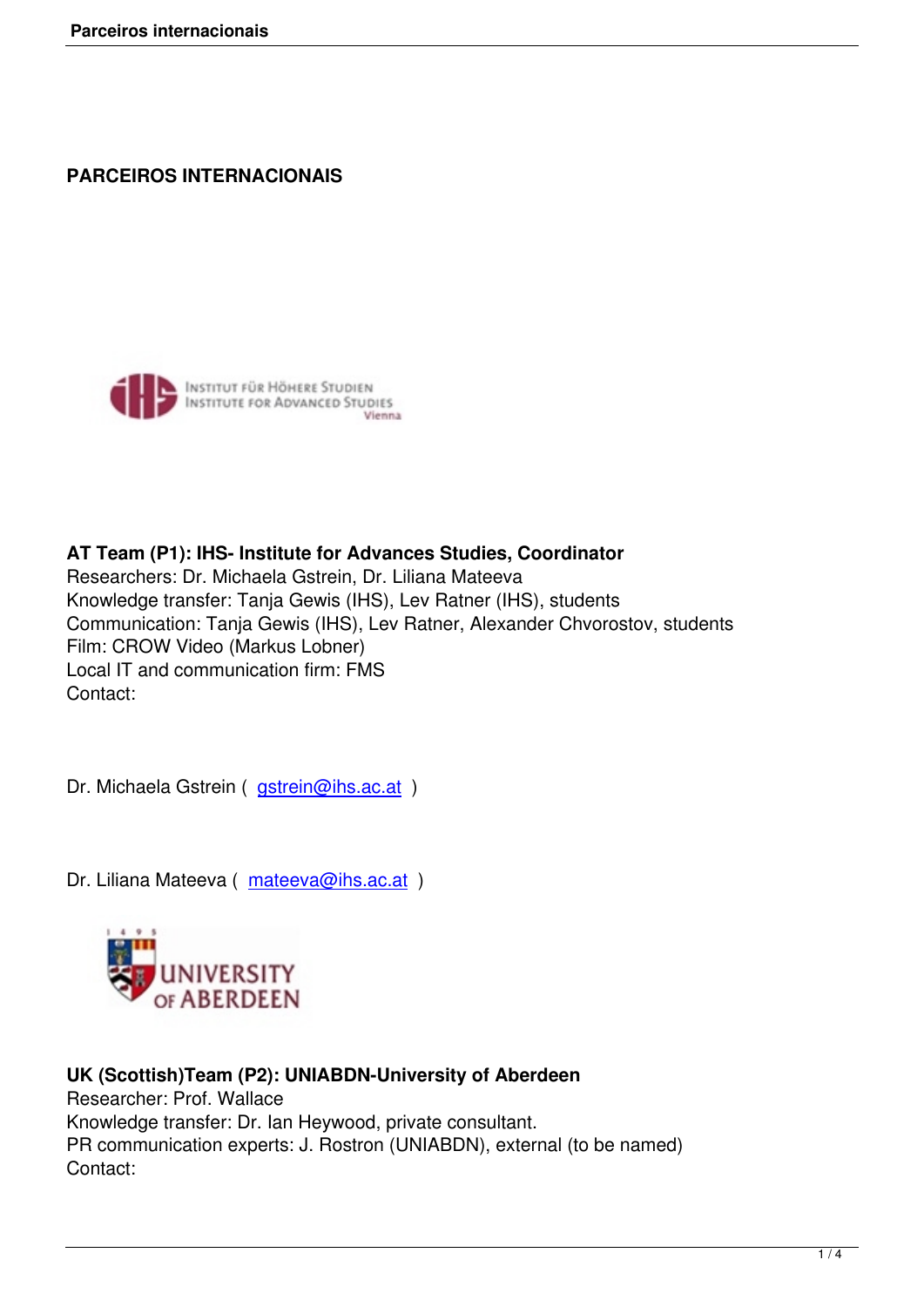Prof. Claire Wallace ( Claire.wallace@abdn.ac.uk )



**DK Team (P3): UNIRUC- Roskilde University**

Researcher: Prof. Boje Knowledge transfer: Anders Ejrnæs (UNIRUC), external (to be named) Communication: Anders Ejrnæs (UNIRUC), Ellen Kristina Kristensen (external expert) Contact:

Prof. Thomas Boje ( boje@ruc.dk )

Dr. Anders Ejrnaes ( [ejrnaes@ruc](mailto:boje@ruc.dk).dk )



## **AT Team (P4): WU Wien**

Researchers: Dr. Barbara Haas, Dr. Nadia Steiber, Anita Gritsch (external), Dr. Ulrike Zartler Film: Dr. Edith Bachkönig (Bachkönig Film) Knowledge transfer: Anita Gritsch (Anglistin und Musikerin; external) Communication: Dr. Margarethe Engelhardt-Krajanek (ORF – Hörfunk) Contact: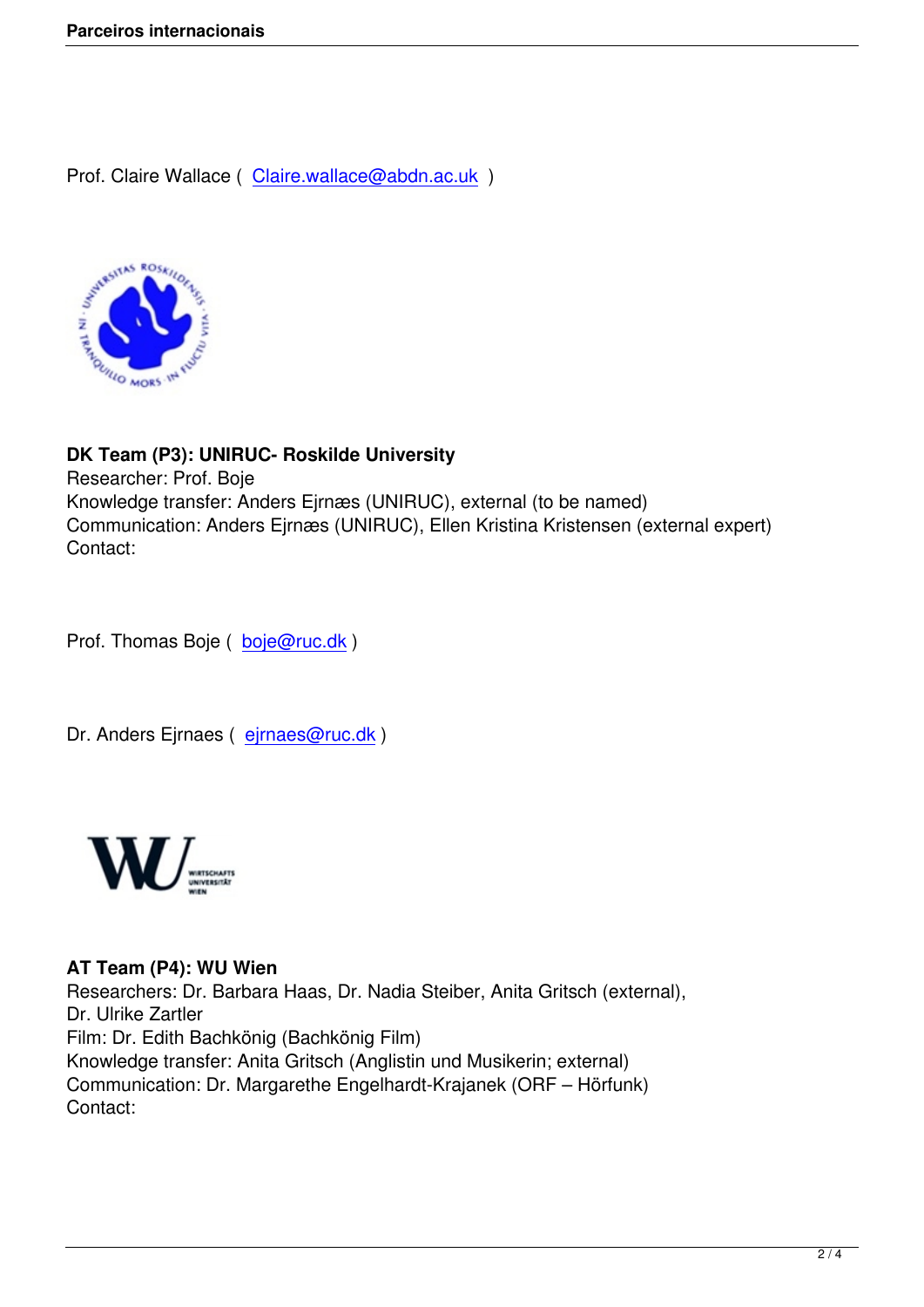Dr. Barbara Haas ( Barbara.Haas@wu.ac.at )

Dr. Nadia Steiber ( [nadia.steiber@wu.ac.at](mailto:Barbara.Haas@wu.ac.at) )

Dr. Ulrike Zartler ( [ulrike.zartler@univie.ac.a](mailto:nadia.steiber@wu.ac.at)t )

Dr. Edith Bachköni[g \( bachkoenig.film@aon.a](mailto:ulrike.zartler@univie.ac.at)t )



**HU Team (P5): TARKI – Social Research Institute** Researchers: Prof. Sik, Dr. Gabos Knowledge transfer: (to be named) Communication: Katalin Werner (TARKI), external (to be named) Contact:

Dr. András Gábos (gabos@tarki.hu)

Prof. Endre Sik ( sik[@tarki.hu](mailto:gabos@tarki.hu) )